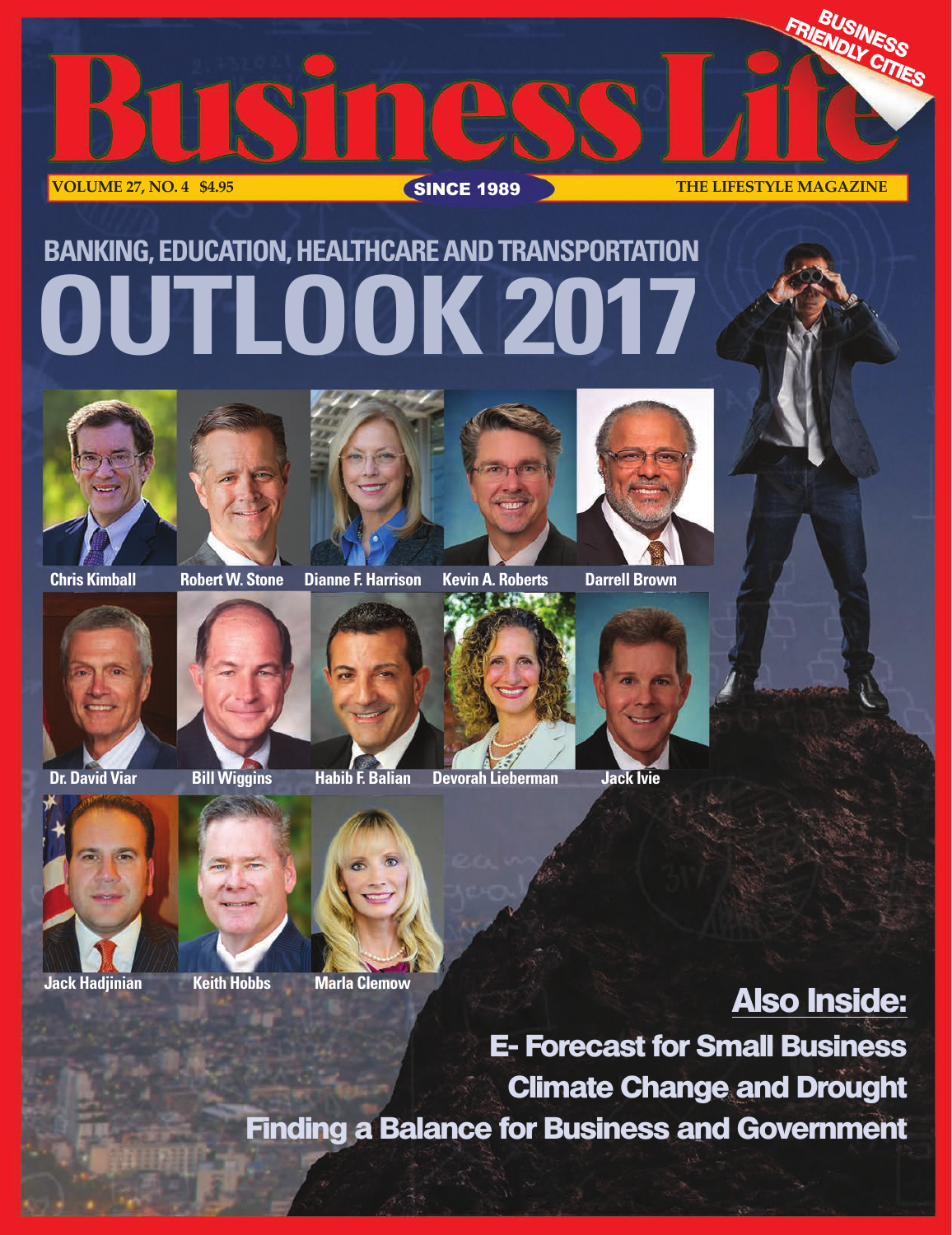## Keck Medicine



#### Keith Hobbs, CEO of USC Verdugo Hills Hospital

While we continue to evaluate what the healthcare landscape will look like in the next few years, one thing is for certain – patients want value. They want the highest quality healthcare for their money. USC Verdugo Hills Hospital continues to make great strides in this area as we innovate improvements

to the quality of our patient care and expand our services to meet the growing need in our community.

We plan to expand our hospitalist and intensivist programs in the coming year. We are adding even more Keck Medicine faculty members from the USC Institute of Urology and Department of Orthopaedic Surgery (both of which are ranked among the best in the nation for specialty care) to handle cases at our facility. For our patients, this means having top-notch care just around the corner. Focusing on

### *"We plan to expand our hospitalist and intensivist programs in the coming year."*

*"In addition to our affiliation with a prestigious academic medical center, we are first and foremost a community hospital that caters to the specific needs of the neighbors we serve."* 

#### *–Keith Hobbs*

a model of blending Keck Medicine faculty and community physicians will be key to our success.

In addition to our affiliation with a prestigious academic medical center, we are first and foremost a community hospital that caters to the specific needs of the neighbors we serve. We are opening a neonatal unit middle of next year with a suite of private rooms to allow the expectant mothers in the community convenient access to quality care. This past year, the hospital has organized successful public health events touching on issues that matter most to our community, including men's health and mental health. We will continue to offer these on a regular basis, as well as expand to other topics, including women's health, fitness and nutrition.

In 2017, we will continue to be the area's gateway to Keck Medicine. By serving the needs of the community with the resources of an academic medical center, we can provide the high-value healthcare that will always be in demand.

## Alameda Corridor-East Construction Authority



#### Hon. Jack Hadjinian Chair, Alameda Corridor-East Construction Authority Councilman, City of Montebello

As we look to the new year, the Alameda Corridor-East Construction Authority (ACE) will continue to deliver on its mission of eliminating traffic tie-ups and collisions and silencing locomotive horns at busy

and hazardous freight rail crossings in the San Gabriel Valley.

This year ACE celebrated the opening to traffic of its ninth grade separation, a six-lane roadway underpass and double-track railroad bridge located on Nogales Street in the City of Industry and community of Rowland Heights. Another seven similar grade separations and a rail diversion project are currently in construction. Safety improvements have already been completed at 39 crossings. Three grade separations are in design along with improved pedestrian or vehicle safety gates at another eight crossings.

We have secured more than \$1.6 billion in local, state, federal and railroad funds for the comprehensive ACE program of crossing improvements and grade separations. Another \$35 million to \$75 million is needed to complete the ACE Program, with the total amount contingent on developing final cost estimates for projects in design.

The freight trains carrying cargo through our region result from federal policies favoring international trade and a regional strategy of moving transcontinental freight by train to ease congestion on our highways and reduce emissions. With 40 percent of containerized trade passing through the Ports of Long Beach and Los Angeles, our nation's economy depends on Southern California's trade gateways and inland corridors operating as efficiently as possible. Shipments are projected to more than double in the next quarter century, and with 70 percent all incoming cargo destined for businesses and consumers east of the Rocky Mountains, investing in Southern California's rail routes, such as the Alameda Corridor-East Trade Corridor, must remain a national and state priority.

Investing in freight movement projects must also remain a regional priority considering that goods movement accounts, directly or indirectly, for one-third of all jobs and economic activity in Southern California. Our region unfortunately has the worst traffic jams and the smoggiest air in the country. Completing grade separations that eliminate crossing congestion and emissions from idling trucks and cars waiting for freight trains to pass will have benefits for all. Grade separations also eliminate crossing collisions, a truly